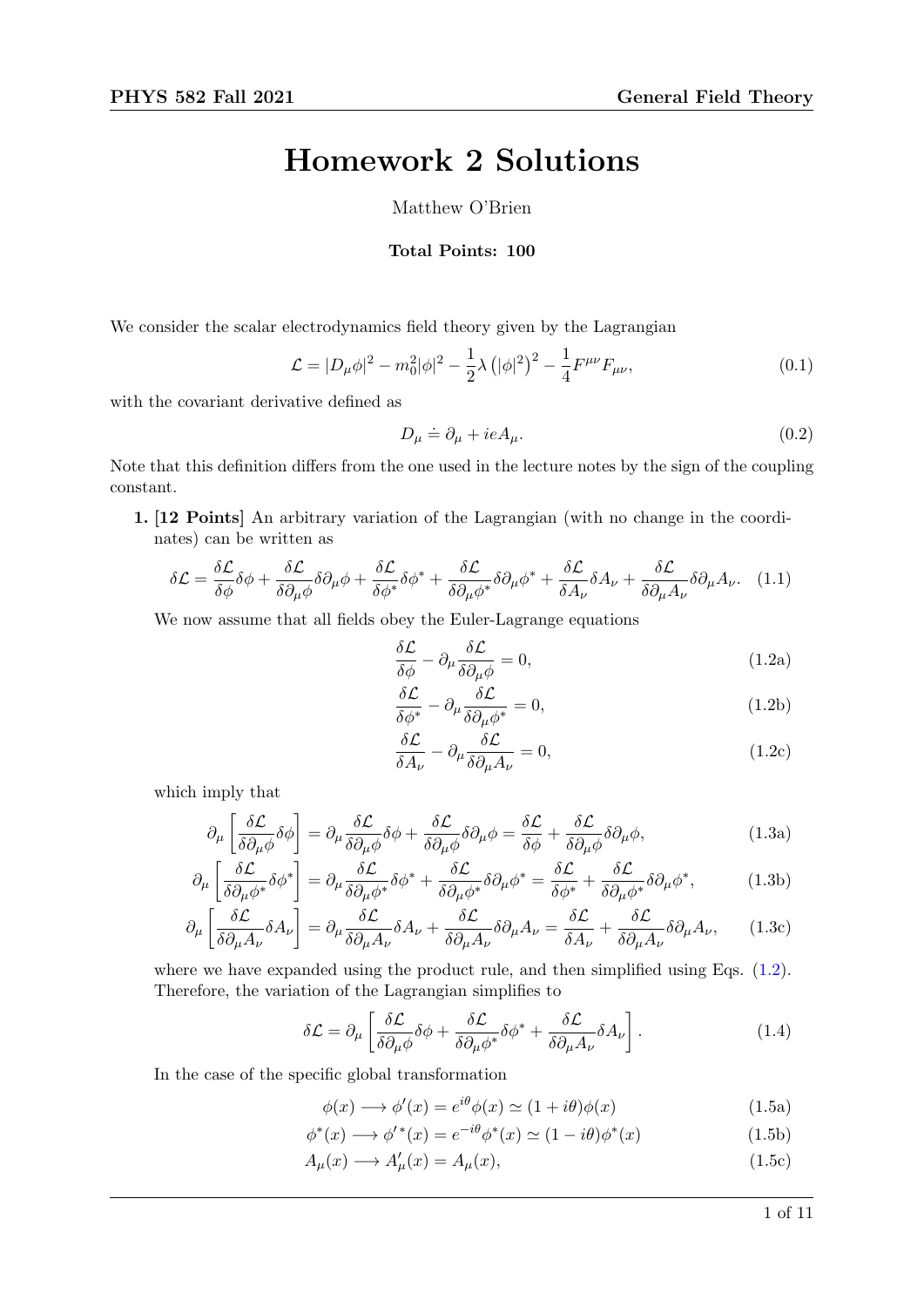where  $\theta \in \mathbb{R}$  is a constant, we have the field variations

$$
\delta\phi = i\theta\phi, \qquad \delta\phi^* = -i\theta\phi^*, \qquad \delta A_\mu = 0. \tag{1.6}
$$

Then, we see that the variation [\(1.4\)](#page-0-1) is

$$
\delta \mathcal{L} = \partial_{\mu} \left( i \left[ (D^{\mu} \phi)^{*} \phi - (D^{\mu} \phi) \phi^{*} \right] \right) \theta. \tag{1.7}
$$

Since  $\theta$  is arbitrary, we see that the variation of the Lagrangian can only vanish  $\delta \mathcal{L} = 0$ , if the quantity

<span id="page-1-0"></span>
$$
j^{\mu} = i [(D^{\mu} \phi)^{*} \phi - \phi^{*} D^{\mu} \phi] = i (\phi \partial^{\mu} \phi^{*} - \phi^{*} \partial^{\mu} \phi) + 2e A^{\mu} |\phi|^{2}, \qquad (1.8)
$$

is a locally conserved current. That is, it satisfies the continuity equation  $\partial_{\mu}j^{\mu} = 0$ .

2. [10 Points] Define the quantity

$$
\mathcal{Q} = \int d^3x \, j^0(x, t), \tag{2.1}
$$

where the integral is over all of space (not time), and  $j^0$  is the temporal component of the conserved current  $j^{\mu}$  [\(1.8\)](#page-1-0), which we assume vanishes sufficiently rapidly as  $|\mathbf{x}| \to \infty$ . Since  $j^{\mu}$  satisfies the continuity equation

$$
\partial_{\mu}j^{\mu}(x) = \partial_{t}j^{0}(\boldsymbol{x},t) + \boldsymbol{\nabla} \cdot \boldsymbol{j}(\boldsymbol{x},t) = 0, \qquad (2.2)
$$

we find that

$$
\frac{\mathrm{d}Q}{\mathrm{d}t} = \int \mathrm{d}^3 x \, \partial_t j^0(\boldsymbol{x}, t) = -\int \mathrm{d}^3 x \, \boldsymbol{\nabla} \cdot \boldsymbol{j}(\boldsymbol{x}, t). \tag{2.3}
$$

Stokes' theorem then tells us that

$$
\int d^3x \, \nabla \cdot \boldsymbol{j}(\boldsymbol{x},t) = \oint_{\partial \mathbb{R}^3} d\boldsymbol{S} \cdot \boldsymbol{j}(\boldsymbol{x},t) = 0,
$$
\n(2.4)

where  $\partial \mathbb{R}^3$  is the "boundary" of space at  $|\mathbf{x}| \to \infty$ , and the last equality comes from our assumption that  $j^{\mu}$  vanishes at  $\infty$ . Therefore, Q is a constant of motion, that is  $dQ/dt = 0$ . For the scalar ED theory, we have

<span id="page-1-1"></span>
$$
\mathcal{Q} = \int d^3x \bigg[ i \bigg( \phi(\mathbf{x},t) \partial_t \phi^*(\mathbf{x},t) - \phi^*(\mathbf{x},t) \partial_t \phi(\mathbf{x},t) \bigg) + 2e A^0(\mathbf{x},t) |\phi(\mathbf{x},t)|^2 \bigg]. \tag{2.5}
$$

## 3. [10 Points] We now consider the local gauge transformation

$$
\phi(x) \longrightarrow \phi'(x) = e^{i\theta(x)}\phi(x),\tag{3.1a}
$$

$$
\phi^*(x) \longrightarrow \phi'^*(x) = e^{-i\theta(x)}\phi^*(x),\tag{3.1b}
$$

$$
A_{\mu}(x) \longrightarrow A'_{\mu}(x) = A_{\mu}(x) + \partial_{\mu}\Lambda(x), \tag{3.1c}
$$

where  $\Lambda(x)$  is a sufficiently smooth function. First, note that  $|\phi|^2$  is manifestly gauge invariant. Then, observe that

$$
F'_{\mu\nu} = \partial_{\mu} A'_{\nu} \partial_{\nu} A'_{\mu}
$$
  
=  $\partial_{\mu} (A_{\nu} + \partial_{\nu} \Lambda) - \partial_{\nu} (A_{\mu} + \partial_{\mu} \Lambda)$   
=  $F_{\mu\nu} + \partial_{\mu} \partial_{\nu} \Lambda - \partial_{\nu} \partial_{\mu} \Lambda$   
=  $F_{\mu\nu}$ , (3.2)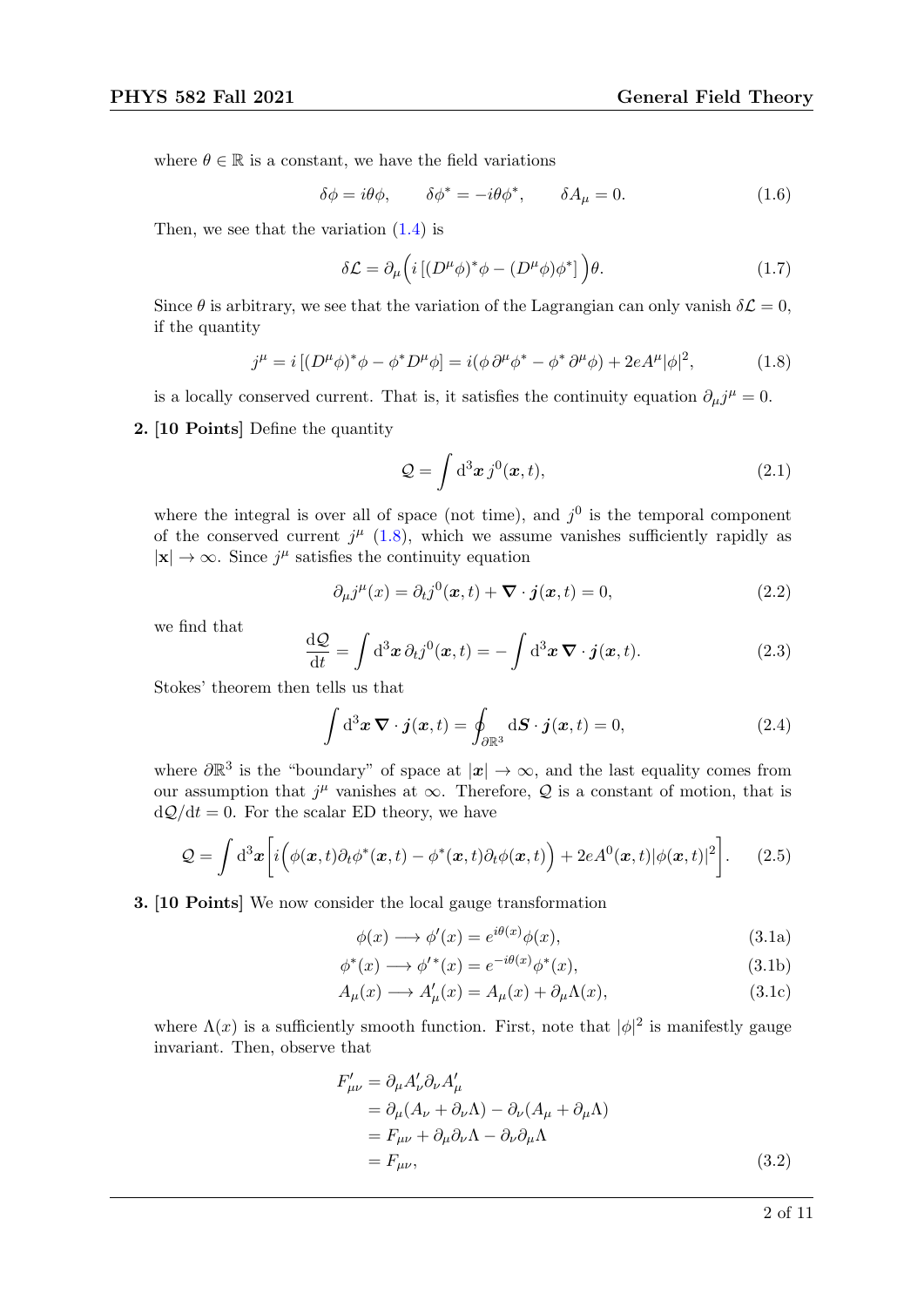so the field strength tensor is also gauge invariant (assuming the function  $\Lambda$  is sufficiently differentiable). Finally, we consider the derivative term. For it to be gauge invariant, we need

$$
|D'_{\mu}\phi'(x)|^2 = |D_{\mu}\phi(x)|^2 \qquad \Longrightarrow \qquad D'_{\mu}\phi'(x) = e^{i\theta(x)}D_{\mu}\phi(x). \tag{3.3}
$$

Expanding this out, we find

$$
D'_{\mu}\phi' = (\partial_{\mu} + ieA'_{\mu})\phi'
$$
  
=  $(\partial_{\mu} + ieA_{\mu} + ie\partial_{\mu}\Lambda)e^{i\theta}\phi$   
=  $e^{i\theta} [\partial_{\mu} + ieA_{\mu} + i(\partial_{\mu}\theta + e\partial_{\mu}\Lambda)]\phi$   
=  $e^{i\theta}D_{\mu}\phi + ie^{i\theta}(\partial_{\mu}\theta + e\partial_{\mu}\Lambda)\phi,$  (3.4)

which implies the relation

$$
\partial_{\mu}\Lambda(x) = -\frac{1}{e}\partial_{\mu}\theta(x). \tag{3.5}
$$

4. [12 Points] For this local gauge transformation, the infinitesimal variations of the fields are

$$
\delta\phi(x) = i\theta(x)\phi(x), \qquad \delta\phi^*(x) = -i\theta(x)\phi^*(x), \qquad \delta A_\mu(x) = -\frac{1}{e}\partial_\mu\theta(x). \tag{4.1}
$$

We note that it is easy to check that the variation and partial derivatives commute. That is, for example,

$$
\delta \partial_{\mu} \phi \simeq \partial_{\mu} \phi' - \partial_{\mu} \phi = \partial_{\mu} (\phi' - \phi) \simeq \partial_{\mu} \delta \phi.
$$
 (4.2)

We then re-write the general variation of the Lagrangian  $(1.4)$  as

$$
\delta \mathcal{L} = \partial_{\mu} \left[ \frac{\delta \mathcal{L}}{\delta \partial_{\mu} \phi} \delta \phi + \frac{\delta \mathcal{L}}{\delta \partial_{\mu} \phi^*} \delta \phi^* \right] + \frac{\delta \mathcal{L}}{\delta \partial_{\mu} A_{\nu}} \delta \partial_{\mu} A_{\nu} + \frac{\delta \mathcal{L}}{\delta A_{\nu}} \delta A_{\nu}, \tag{4.3}
$$

so that specifically for scalar ED,

$$
\delta \mathcal{L} = \partial_{\mu} \Big( i \left[ (D^{\mu} \phi)^{*} \phi - (D^{\mu} \phi) \phi^{*} \right] \theta \Big) - \frac{1}{e} F^{\mu \nu} \partial_{\mu} \partial_{\nu} \theta + \frac{1}{e} \frac{\delta \mathcal{L}}{\delta A_{\nu}} \partial_{\nu} \theta
$$

$$
= \partial_{\mu} (j^{\mu} \theta) + \frac{1}{e} F^{\mu \nu} \partial_{\mu} \partial_{\nu} \theta - \frac{1}{e} \frac{\delta \mathcal{L}}{\delta A_{\nu}} \partial_{\nu} \theta,
$$
(4.4)

where  $j^{\mu}$  is the locally conserved "matter current" from the previous sections. For a sufficiently smooth function  $\theta(x)$ ,  $\partial_{\mu}\partial_{\nu}\theta(x)$  is a symmetric tensor, so its contraction with the antisymmetric tensor  $F^{\mu\nu}$  must vanish. Also,  $\partial_{\mu}j^{\mu} = 0$ , so

$$
\delta \mathcal{L} = (\partial_{\mu} \theta) \left[ j^{\mu} - \frac{1}{e} \frac{\delta \mathcal{L}}{\delta A_{\mu}} \right]. \tag{4.5}
$$

Since the Lagrangian is invariant under the gauge transformation, this term must also vanish, and since  $\theta(x)$  is arbitrary, this implies that

$$
\frac{\delta \mathcal{L}}{\delta A_{\mu}(x)} = ej^{\mu}(x). \tag{4.6}
$$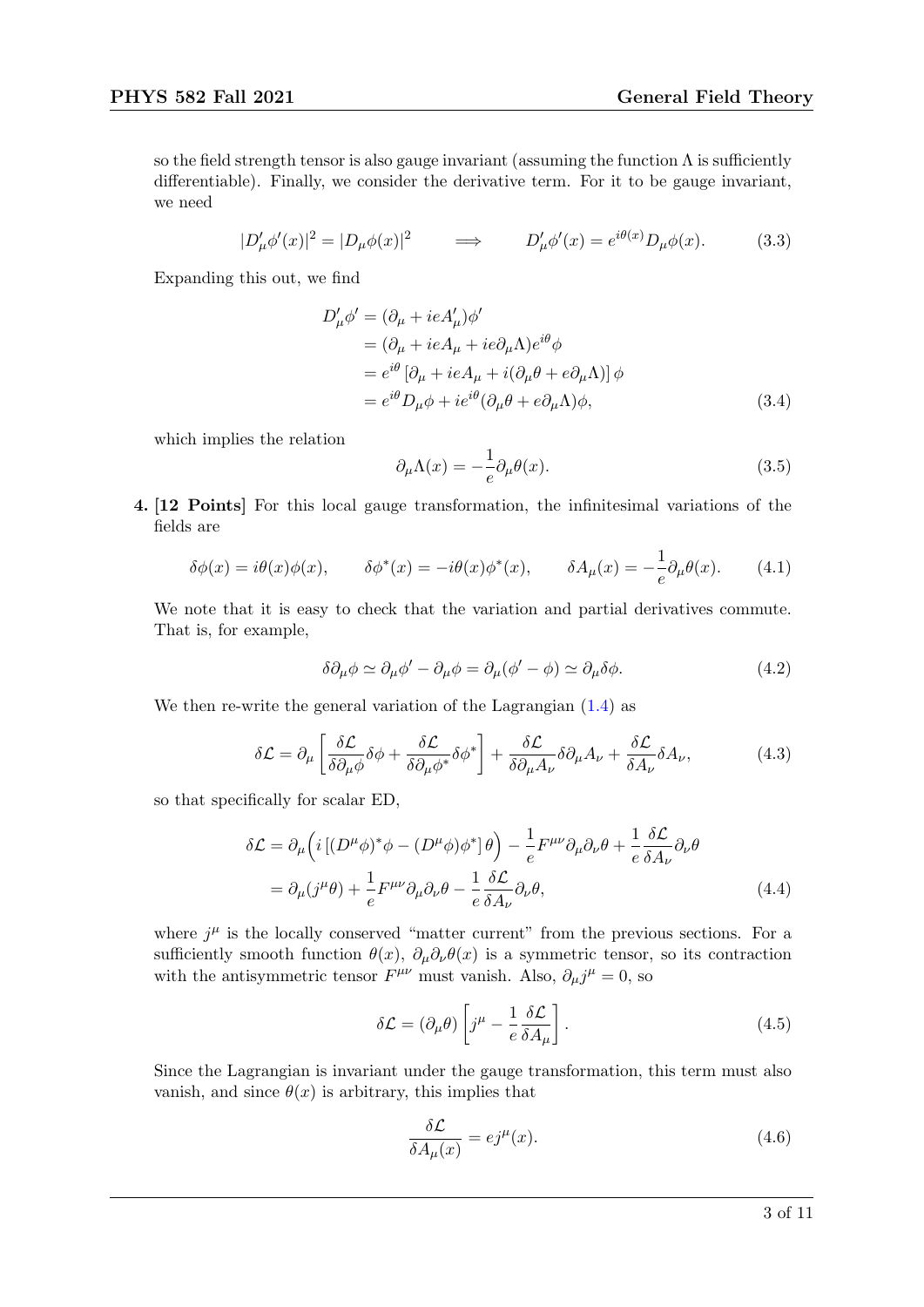This relation implies the existence of a gauge current

<span id="page-3-0"></span>
$$
J^{\mu}(x) \doteq -\frac{\delta \mathcal{L}}{\delta A_{\mu}(x)},\tag{4.7}
$$

which is necessarily locally conserved, since it is proportional to the locally conserved matter current current  $j^{\mu}$ :

<span id="page-3-1"></span>
$$
J^{\mu} = -ej^{\mu} = ie \left[ \phi^*(D^{\mu}\phi) - (D^{\mu}\phi)^* \phi \right] = ie(\phi^* \partial^{\mu}\phi - \phi \partial^{\mu}\phi^*) - 2e^2 A^{\mu} |\phi|^2. \tag{4.8}
$$

The choice of minus sign in Eq. [\(4.7\)](#page-3-0) is a matter of convention, chosen here so that the equations of motion for  $A_\mu$  exactly match the Maxwell equations.

To understand the difference between  $j^{\mu}$  and  $J^{\mu}$ , we observe the following:

- Noether's theorem connects global symmetries and local conservation laws. In particular, the global  $U(1)$  symmetry of the Lagrangian  $(0.1)$  is a sufficient condition for the existence of the locally conserved matter current  $j^{\mu}$ ; conservation of  $j^{\mu}$  does not require gauge invariance, and there is still a conserved current in the absence of the gauge field  $A_\mu$ .
- The Lagrangian  $(0.1)$  can be written schematically as

$$
\mathcal{L} = -\frac{1}{4}F^{\mu\nu}F_{\mu\nu} - A_{\mu}J^{\mu} + \text{terms involving }\phi.
$$
 (4.9)

(Note that this is not strictly correct for the scalar field theory, since  $J^{\mu}$  depends explicitly on  $A^{\mu}$ , unlike in the Dirac theory). As discussed in Sec. 2.6 of the lecture notes/textbook, conservation of the current  $J^{\mu}$  is a requirement of the **local**  $U(1)$  gauge invariance of electromagnetism. That is, attempting to couple a gauge field to matter in any other way would violate gauge invariance, which is a core *desideratum* of the theory. Therefore, the current  $J^{\mu}$  does not exist without a notion of local  $U(1)$  symmetry.

By inspection of [\(4.8\)](#page-3-1), we immediately identify that the constant of motion associated with  $J^{\mu}$  is simply

$$
Q_{\text{gauge}} = -eQ = -e \int d^3x \, j^0. \tag{4.10}
$$

where Q is given by  $(2.5)$ . Since  $J^{\mu}$  is the gauge/electrical current [from the definition Eq.  $(4.7)$ , and  $\mathcal{Q}_{\text{gauge}}$  is a constant of motion proportional to the coupling constant e, we can identify  $\mathcal{Q}_{\text{gauge}}$  as the total electrical charge of the system. Therefore,  $U(1)$ symmetry enforces conservation of electrical charge.

5. [12 Points] The energy-momentum tensor is defined by a suitable generalisation of Eq. (3.161) of the lecture notes/textbook

$$
\tilde{T}^{\mu\nu} = \frac{\delta \mathcal{L}}{\delta \partial_{\mu} \phi} \partial^{\nu} \phi + \frac{\delta \mathcal{L}}{\delta \partial_{\mu} \phi^*} \partial^{\nu} \phi^* + \frac{\delta \mathcal{L}}{\delta \partial_{\mu} A_{\lambda}} \partial^{\nu} A_{\lambda} - g^{\mu\nu} \mathcal{L}
$$
(5.1a)

<span id="page-3-2"></span>
$$
= (D^{\mu}\phi)^{*}\partial^{\nu}\phi + (D^{\mu}\phi)\partial^{\nu}\phi^{*} - F^{\mu\lambda}\partial^{\nu}A_{\lambda} - g^{\mu\nu}\mathcal{L}.
$$
 (5.1b)

We can add any total divergence to this expression without altering its physical content:

$$
T^{\mu\nu} \doteq \tilde{T}^{\mu\nu} + \partial_{\lambda}(F^{\mu\lambda}A^{\nu}) = \tilde{T}^{\mu\nu} + A^{\nu}\partial_{\lambda}F^{\mu\lambda} + F^{\mu\lambda}\partial_{\lambda}A^{\nu}.
$$
 (5.2)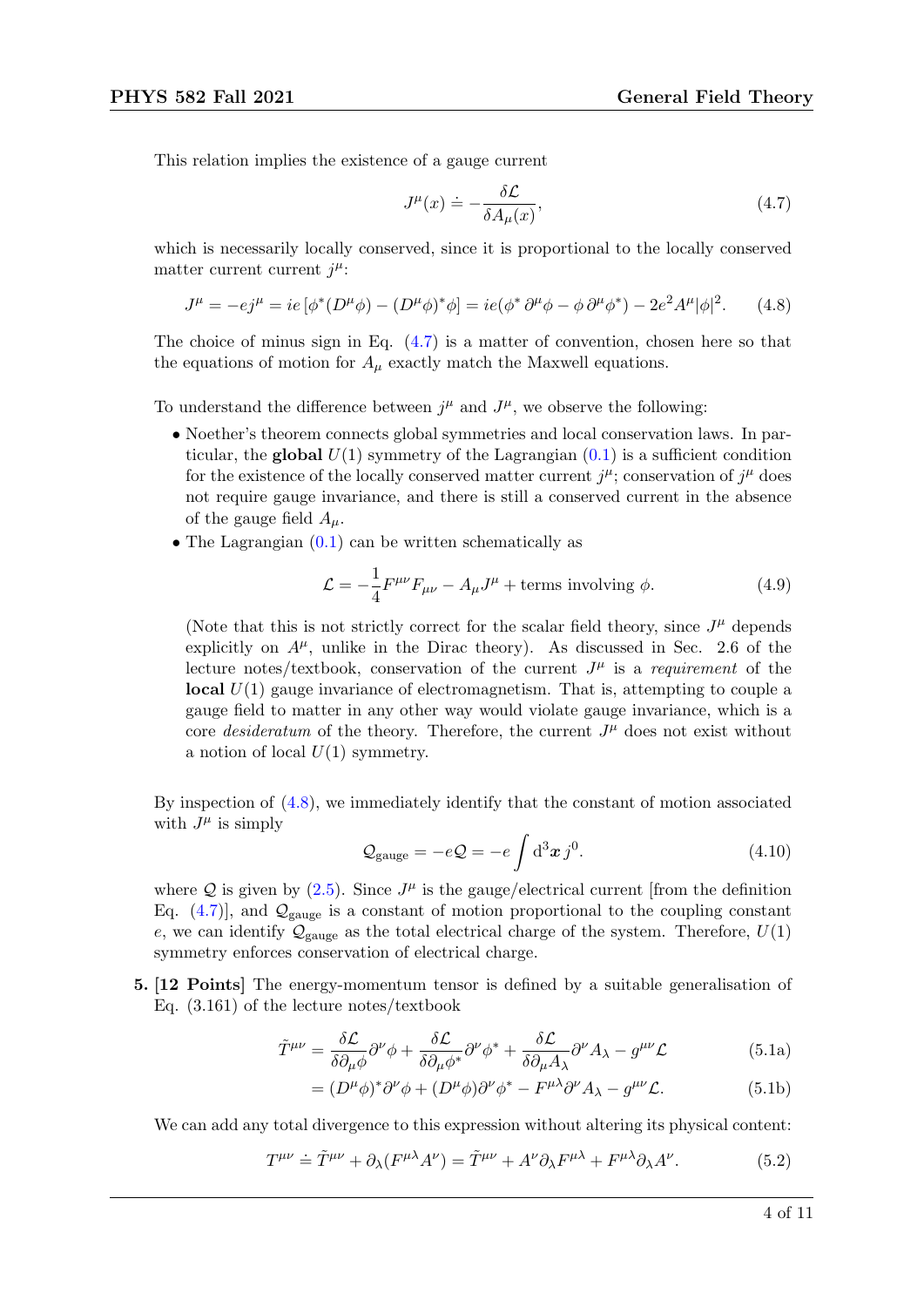Then, consider the Euler-Lagrange equations

<span id="page-4-0"></span>
$$
-J^{\mu} = \frac{\delta \mathcal{L}}{\delta A_{\mu}(x)} = \partial_{\nu} \frac{\delta \mathcal{L}}{\delta \partial_{\nu} A_{\mu}} = \partial_{\nu} F^{\mu \nu}, \tag{5.3}
$$

where  $J^{\mu}$  is the gauge current from the previous part. We can then use this to re-write the energy-momentum tensor obtained from Eq.  $(5.2)$  in a manifestly gauge invariant and symmetric form:

$$
T^{\mu\nu} = (D^{\mu}\phi)^{*}\partial^{\nu}\phi + (D^{\mu}\phi)\partial^{\nu}\phi^{*} - F^{\mu\lambda}(\partial^{\nu}A_{\lambda} - \partial_{\lambda}A^{\nu}) - A^{\nu}J^{\mu} - g^{\mu\nu}\mathcal{L}
$$
  
\n
$$
= (D^{\mu}\phi)^{*}\partial^{\nu}\phi + (D^{\mu}\phi)\partial^{\nu}\phi^{*} - F^{\mu\lambda}F^{\nu}_{\lambda} + ieA^{\nu}[(D^{\mu}\phi)^{*}\phi - \phi^{*}D^{\mu}\phi] - g^{\mu\nu}\mathcal{L}
$$
  
\n
$$
= (D^{\mu}\phi)^{*}(\partial^{\nu}\phi + ieA^{\nu}\phi) + (D^{\mu}\phi)(\partial^{\nu}\phi^{*} - ieA^{\nu}\phi^{*}) - F^{\mu\lambda}F^{\nu}_{\lambda} - g^{\mu\nu}\mathcal{L}
$$
  
\n
$$
= (D^{\mu}\phi)^{*}(D^{\nu}\phi) + (D^{\mu}\phi)(D^{\nu}\phi)^{*} - g^{\mu\nu}\left[|D_{\sigma}\phi|^{2} - m_{0}^{2}|\phi|^{2} - \frac{1}{2}\lambda\left(|\phi|^{2}\right)^{2}\right]
$$
  
\n
$$
+ \frac{1}{4}g^{\mu\nu}F^{\alpha\beta}F_{\alpha\beta} - F^{\mu\sigma}F^{\nu}_{\sigma}.
$$
 (5.4)

On the last line, we identify the contribution to the energy-momentum from the electromagnetic field

$$
T^{\mu\nu}(A) = \frac{\delta \mathcal{L}}{\delta \partial_{\mu} A_{\lambda}} \partial^{\nu} A_{\lambda} + F^{\mu\lambda} \partial_{\lambda} A^{\nu} - g^{\mu\nu} \mathcal{L}_{\text{Maxwell}}(A)
$$
  
= 
$$
\frac{1}{4} g^{\mu\nu} F^{\alpha\beta} F_{\alpha\beta} - F^{\mu\sigma} F^{\nu}_{\ \sigma}.
$$
 (5.5)

Then, observe that the energy-momentum tensor for the decoupled scalar field is

$$
T^{\mu\nu}(\phi) = \frac{\delta \mathcal{L}}{\delta \partial_{\mu} \phi} \partial^{\nu} \phi + \frac{\delta \mathcal{L}}{\delta \partial_{\mu} \phi^*} \partial^{\nu} \phi^* - g^{\mu\nu} \mathcal{L}(\phi, \phi^*)
$$
  
=  $(\partial^{\mu} \phi^*)(\partial^{\nu} \phi) + (\partial^{\mu} \phi)(\partial^{\nu} \phi^*) - g^{\mu\nu} \left[ |\partial_{\sigma} \phi|^2 - m_0^2 |\phi|^2 - \frac{1}{2} \lambda \left( |\phi|^2 \right)^2 \right].$  (5.6)

This expression can be made gauge invariant by replacing all the derivatives by covariant derivatives. That is, modifying it by the minimal coupling procedure:

$$
T^{\mu\nu}(\phi, A) = (D^{\mu}\phi)^{*}(D^{\nu}\phi) + (D^{\mu}\phi)(D^{\nu}\phi)^{*} - g^{\mu\nu}\left[|D_{\sigma}\phi|^{2} - m_{0}^{2}|\phi|^{2} - \frac{1}{2}\lambda\left(|\phi|^{2}\right)^{2}\right],
$$
\n(5.7)

which is simply the scalar field contribution on the first line of Eq. [\(5.4\)](#page-4-0). Therefore, we have shown that the energy-momentum tensor of scalar electrodynamics has the form

$$
T^{\mu\nu} = T^{\mu\nu}(A) + T^{\mu\nu}(\phi, A). \tag{5.8}
$$

6. [10 Points] The Hamiltonian density is simply the temporal component of the energy-momentum tensor [\(5.4\)](#page-4-0)  $\mathcal{H} = T^{00}$ , written as a function of the canonical momenta:

$$
\Pi(x) = \frac{\delta \mathcal{L}}{\delta \partial_0 \phi(x)} = (D^0 \phi(x))^*, \qquad \Pi^*(x) = \frac{\delta \mathcal{L}}{\delta \partial_0 \phi^*(x)} = D^0 \phi(x). \tag{6.1}
$$

<span id="page-4-1"></span>We also note that  $F^{\alpha\beta}F_{\alpha\beta} = 2(B^2 - E^2)$ ,  $F_{0i} = -F^{0i} = E^i$ ,  $A_\mu = (A^0, -A)$ , and  $\partial^{\mu} = (\partial_0, -\nabla).$  Therefore,

$$
\mathcal{H} = |\Pi|^2 + |\nabla \phi|^2 + m_0^2 |\phi|^2 + \frac{1}{2} \lambda \left( |\phi|^2 \right)^2 + \frac{1}{2} \left( \mathbf{E}^2 + \mathbf{B}^2 \right) + ie \mathbf{A} \cdot \left( \phi^* \nabla \phi - \phi \nabla \phi^* \right) + (e\mathbf{A})^2 |\phi|^2.
$$
\n(6.2)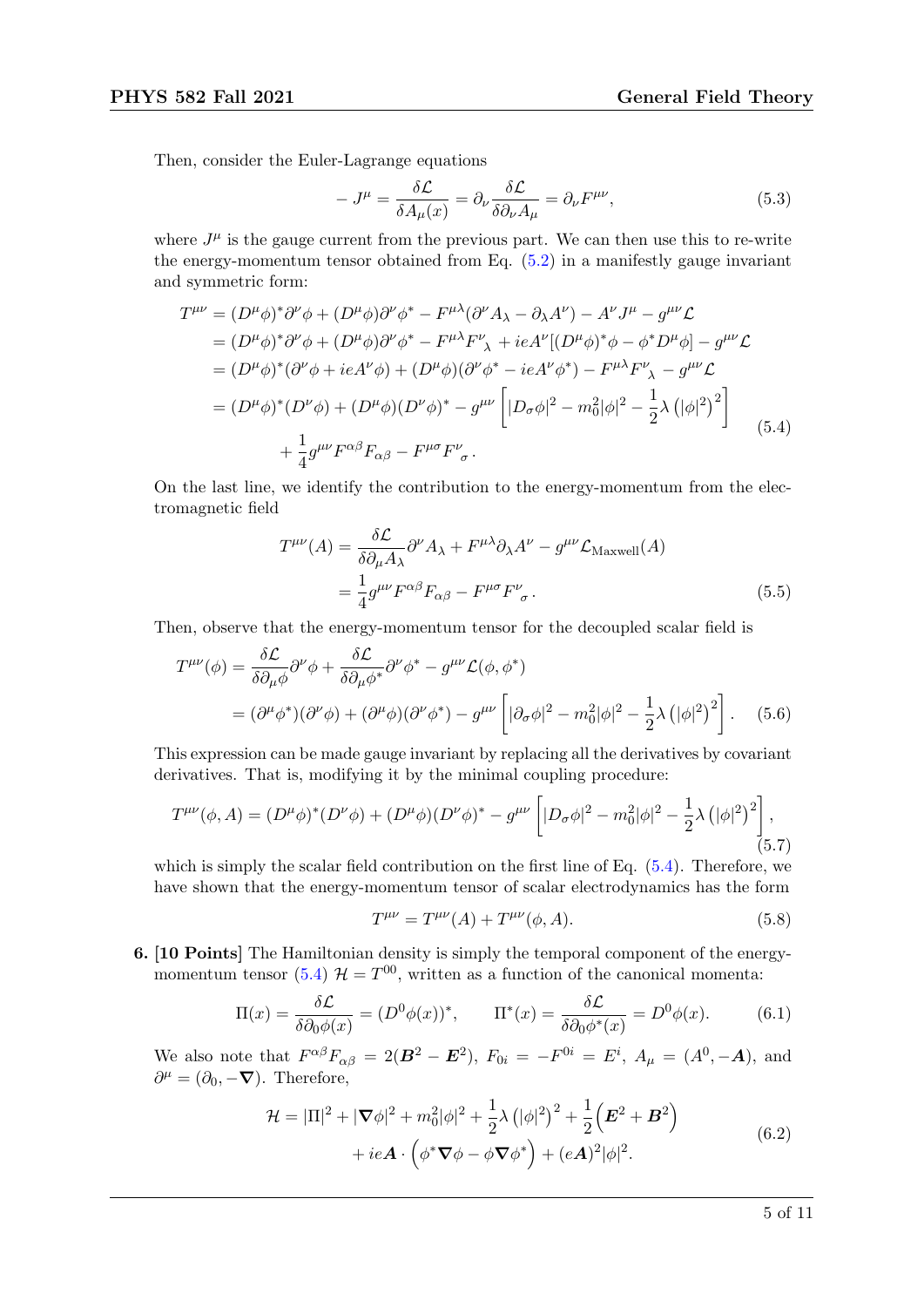The different contributions are as follows:

- $\bullet$   $|\Pi|^2$  is the canonical momentum squared, and so is related to the kinetic energy of the scalar field.
- $|\nabla \phi|^2$  is the "tension" stored in the scalar field from "stretching" it, similarly to a spring.
- $U(\phi) = m_0^2 |\phi|^2 + (\lambda/2)(|\phi|^2)^2$  is the potential energy of the scalar field.
- $(E^2 + B^2)/2$  is the usual energy density of the electromagnetic field.
- The terms on the second line represent the energy associated with the interaction between charges and electromagnetic fields. Apart from a factor of 2 in front of the term quadratic in  $\vec{A}$ , these have the form  $\vec{J} \cdot \vec{A}$ . This is not surprising, since classically, we have that the energy of a current density  $j_{elec}$  passing through a static magnetic field  $\mathbf{B} = \nabla \times \mathbf{A}$ , is

$$
U = \frac{1}{2} \int \mathrm{d}V \,\mathbf{j}_{\text{elec}} \cdot \mathbf{A}.\tag{6.3}
$$

• This expression for the Hamiltonian may differ from your answer in Homework 1 by the terms

$$
\mathbf{E} \cdot \nabla A_0 + ieA_0(\phi^* \Pi^* - \phi \Pi). \tag{6.4}
$$

However, we should understand that the Hamiltonian is an energy density, and appears underneath an integral over all space. Therefore, integrating the first term by parts yields

<span id="page-5-0"></span>
$$
- A_0 [\mathbf{\nabla} \cdot \mathbf{E} - ie(\phi^* \Pi^* - \phi \Pi)], \qquad (6.5)
$$

which must vanish, since we recognise the term in brackets as the conservation law for the temporal component of the gauge current  $\partial_{\mu}F^{0\mu} = -J^{0}$ , that is, Gauss' law. The boundary term in the integration by parts is exactly the contribution which we cancelled when we added a total divergence to the energy-momentum tensor in the previous part. Incidentally, this implies that the component  $A_0$  of the gauge field can be interpreted as a Lagrange multiplier which enforces Gauss' law as a constraint.

Similarly, the linear momentum density  $\mathcal{P}^i = T^{i0}$  can be read off from Eq. [\(5.4\)](#page-4-0). Using the fact that  $F^{i\sigma}F^0_{\sigma} = [\mathbf{B} \times \mathbf{E}]_i$ , we find that

$$
\mathcal{P} = \Pi(-\nabla + ieA)\phi + \Pi^*[(-\nabla + ieA)\phi]^* + \mathbf{E} \times \mathbf{B}
$$
 (6.6)

where the contributions are as follows:

- The first two terms are the linear momentum density of the complex scalar field (and its complex conjugate). One can see this by setting  $A_\mu = 0$  and  $\phi \propto \frac{1}{2}$  $\exp[i(\mathbf{k} \cdot \mathbf{x} - \omega t)]$ , in which case  $\mathcal{P} \propto \mathbf{k}$ .
- $E \times B$  is the usual Poynting vector; the momentum density of the EM field.
- 7. [12 Points] Accounting for a variation of the coordinate system  $\delta x^{\mu}$  leads to a modification of the variation of the Lagrangian from part 1:

$$
\delta \mathcal{L} = \partial_{\mu} \left[ \mathcal{L} \delta x^{\mu} + \frac{\delta \mathcal{L}}{\delta \partial_{\mu} \phi} \delta \phi + \frac{\delta \mathcal{L}}{\delta \partial_{\mu} \phi^*} \delta \phi^* + \frac{\delta \mathcal{L}}{\delta \partial_{\mu} A_{\nu}} \delta A_{\nu} \right]. \tag{7.1}
$$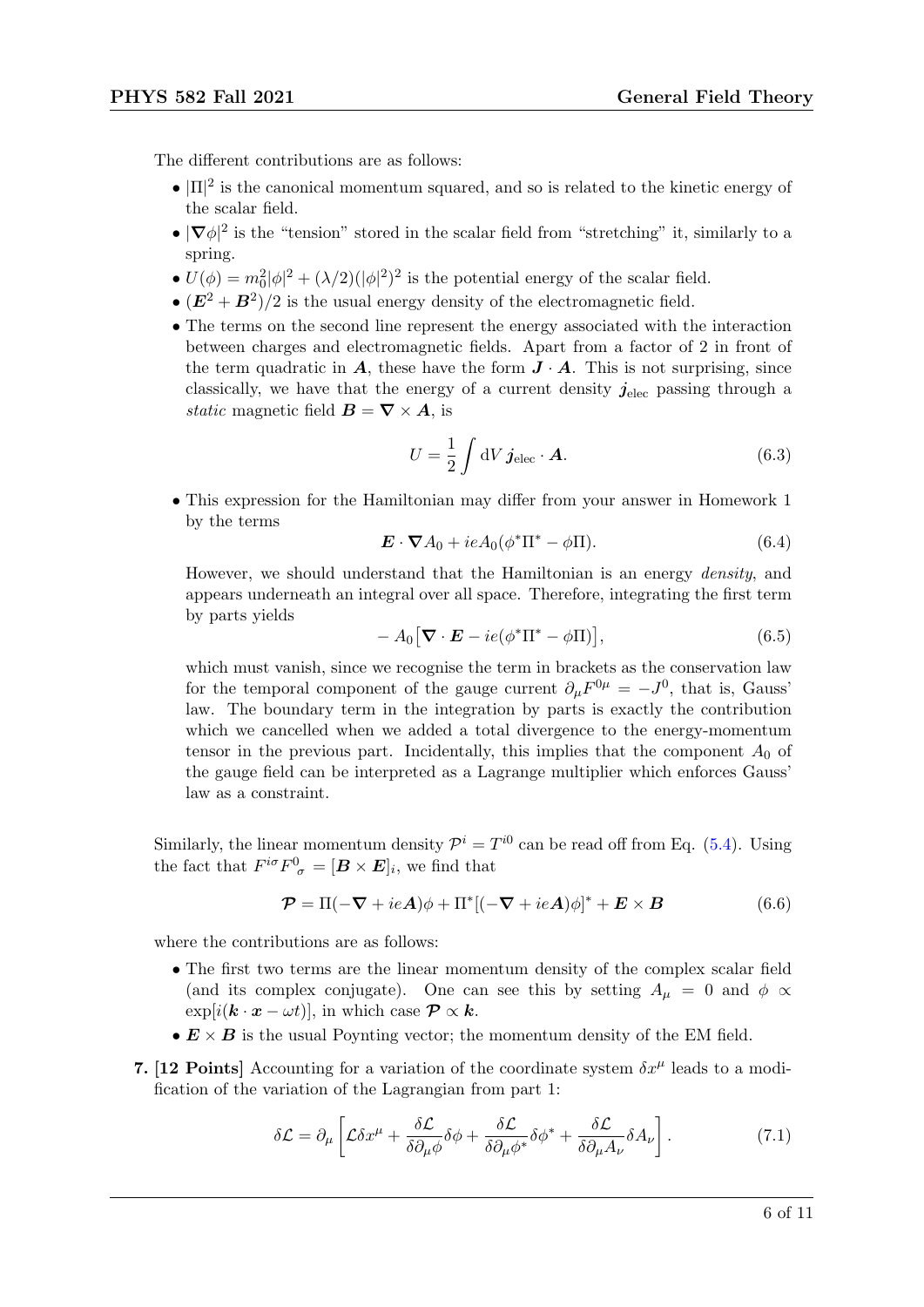If we consider a Lorentz transformation  $\Lambda^{\mu}{}_{\nu} = \delta^{\mu}{}_{\nu} + \omega^{\mu}{}_{\nu}$ , where  $\omega_{\mu\nu}$  is infinitesimal and antisymmetric, then  $\delta x^{\mu} = \omega^{\mu}{}_{\nu} x^{\nu}$  and the Jacobian determinant is equal to 1. Therefore, all variation in the Action comes from the variation of the Lagrangian.

Now, a scalar field is, by definition, invariant under Lorentz transformations. Therefore, the total variation is

$$
0 = \delta_T \phi \doteq \delta \phi + \delta x^{\mu} \partial_{\mu} \phi = \delta \phi + \omega^{\mu \nu} x_{\nu} \partial_{\mu} \phi,
$$
  

$$
\implies \delta \phi = -\omega^{\mu \nu} x_{\nu} \partial_{\mu} \phi,
$$
 (7.2)

where  $\delta\phi$  is the variation of the field in the absence of coordinate transformations. On the other hand, the vector potential  $A_\mu$  transforms like a vector under Lorentz transformations:

$$
A^{\prime \mu}(x^{\prime}) = \Lambda^{\mu}{}_{\nu}A^{\nu}(x),
$$
  
\n
$$
\implies \omega^{\mu}{}_{\nu}A^{\nu} = \delta_{T}A^{\mu} \doteq \delta A^{\mu} + \delta x^{\lambda}\partial_{\lambda}A^{\mu},
$$
  
\n
$$
\implies \delta A_{\mu} = \omega_{\mu}{}^{\nu}A_{\nu} - \omega^{\lambda \sigma}x_{\sigma}\partial_{\lambda}A_{\mu}. \tag{7.3}
$$

Therefore, the variation of the Lagrangian becomes

$$
\delta \mathcal{L} = \partial_{\mu} \left[ \mathcal{L} \omega^{\mu \sigma} x_{\sigma} - \left( (D^{\mu} \phi)^{*} \partial_{\lambda} \phi + (D^{\mu} \phi) \partial_{\lambda} \phi^{*} \right) \omega^{\lambda \sigma} x_{\sigma} - F^{\mu \nu} \left( \omega_{\nu \sigma} A^{\sigma} - \omega^{\lambda \sigma} x_{\sigma} \partial_{\lambda} A_{\nu} \right) \right]
$$
  
\n
$$
= \partial_{\mu} \left[ \left( \mathcal{L} g^{\mu}{}_{\lambda} - (D^{\mu} \phi)^{*} \partial_{\lambda} \phi - (D^{\mu} \phi) \partial_{\lambda} \phi^{*} + F^{\mu \nu} \partial_{\lambda} A_{\nu} \right) x_{\sigma} - F^{\mu \nu} g_{\nu \lambda} A_{\sigma} \right] \omega^{\lambda \sigma}
$$
  
\n
$$
= \partial_{\mu} \left[ \left( \mathcal{L} g^{\mu \lambda} - (D^{\mu} \phi)^{*} \partial^{\lambda} \phi - (D^{\mu} \phi) \partial^{\lambda} \phi^{*} + F^{\mu \nu} \partial^{\lambda} A_{\nu} \right) x^{\sigma} - F^{\mu \nu} g_{\nu}{}^{\lambda} A^{\sigma} \right] \omega_{\lambda \sigma}
$$
  
\n
$$
= -\partial_{\mu} \left( \tilde{T}^{\mu \lambda} x^{\sigma} + F^{\mu \lambda} A^{\sigma} \right) \omega_{\lambda \sigma}, \tag{7.4}
$$

where  $\tilde{T}^{\mu\nu}$  is the non-symmetrised energy-momentum tensor. Since  $\omega_{\mu\nu}$  is arbitrary, for the variation to be consistent with the Lorentz invariance of the Lagrangian, we must have

<span id="page-6-1"></span>
$$
\partial_{\mu} \left( \tilde{T}^{\mu\nu} x^{\sigma} + F^{\mu\lambda} A^{\sigma} \right) = 0, \tag{7.5}
$$

and hence, the terms in the parentheses define a conserved tensor. Then, using the fact that  $\omega_{\mu\nu}$  is an antisymmetric tensor, we can re-write this expression as

$$
\left(\tilde{T}^{\mu\nu}x^{\sigma} + F^{\mu\lambda}A^{\sigma}\right)\omega_{\lambda\sigma} \doteq \frac{1}{2}M^{\mu\lambda\sigma}\omega_{\lambda\sigma},\tag{7.6}
$$

where

$$
M^{\mu\nu\lambda} = (\tilde{T}^{\mu\nu}x^{\lambda} - \tilde{T}^{\mu\lambda}x^{\nu}) + (F^{\mu\nu}A^{\lambda} - F^{\mu\lambda}A^{\nu}), \qquad (7.7)
$$

is the locally conserved tensor  $(\partial_{\mu}M^{\mu\nu\lambda}=0)$ .

We can define a pseudo-vector from the spatial components of the above tensor:

<span id="page-6-0"></span>
$$
\mathcal{J}_i = -\frac{1}{2} \varepsilon_{ijk} M^{0jk} = -\varepsilon_{ijk} \left( \tilde{T}^{0j} x^k + F^{0j} A^k \right). \tag{7.8}
$$

Since  $\tilde{T}^{\mu\nu}$  is the non-symmetrised tensor,  $\tilde{T}^{0j}$  is not the same linear momentum density defined above. Instead,

$$
\tilde{T}^{0j} = (D^0 \phi)^* \partial^j \phi + (D^0 \phi) \partial^j \phi^* - F^{0\lambda} \partial^j A_\lambda \n\dot{=} \mathcal{P}^j_\phi - \mathbf{E} \cdot (\partial^j \mathbf{A}),
$$
\n(7.9)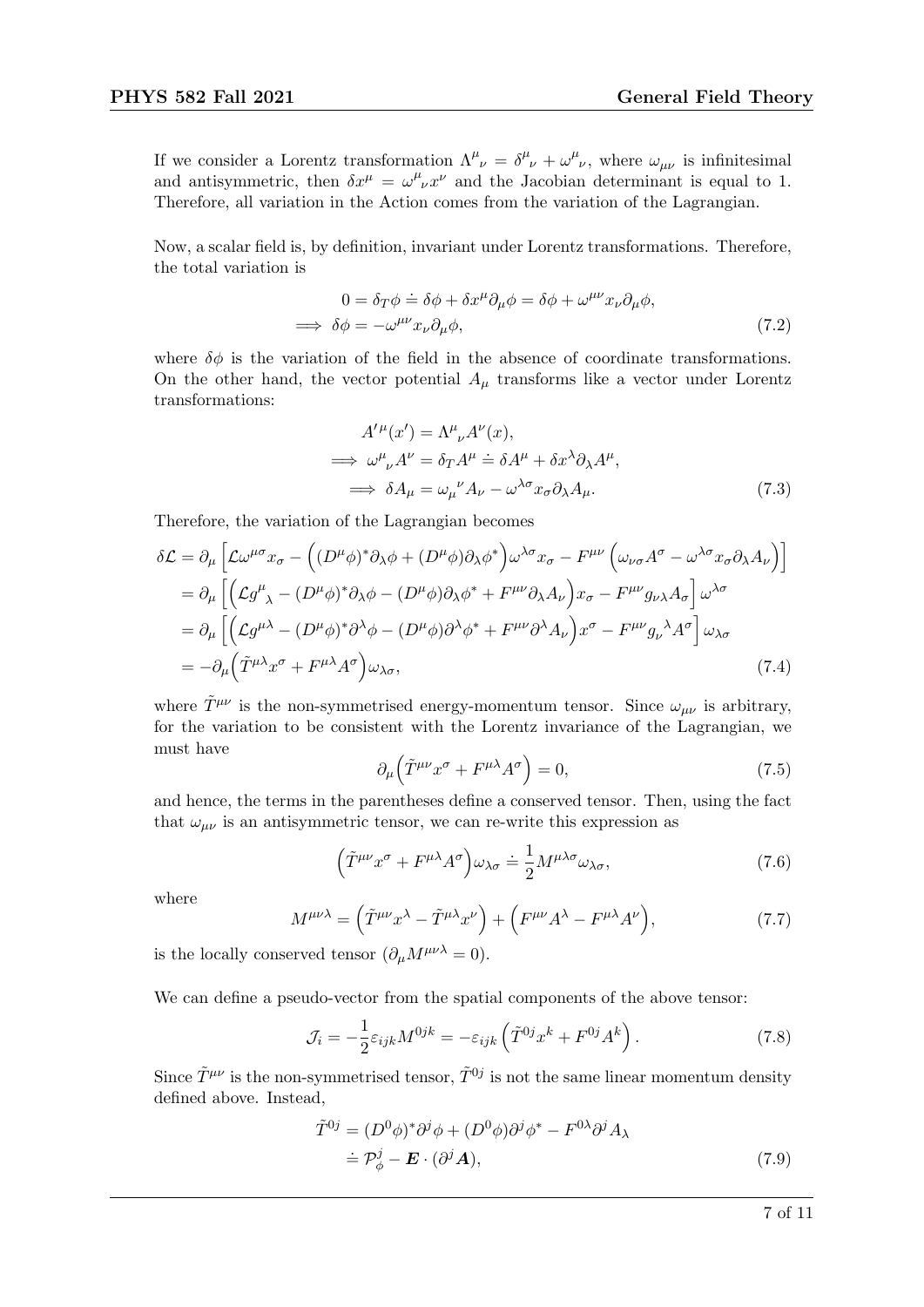Substituting this into Eq. [\(7.8\)](#page-6-0) then yields

$$
\mathcal{J} = \mathbf{x} \times \mathcal{P}_{\phi} + \mathbf{E} \cdot (\mathbf{x} \times \nabla) \mathbf{A} + \mathbf{E} \times \mathbf{A}.
$$
 (7.10)

Since the first two terms originated from  $\tilde{T}^{0j}$ , we can identify them as the orbital angular momentum of the scalar and electromagnetic fields, respectively. By examining Eq. [\(7.4\)](#page-6-1), we see that the third term only arose due to the transformation property of the vector field  $A^{\mu}$  under Lorentz transformations. Therefore, we can identify  $E \times A$ with the intrinsic or spin angular momentum of the electromagnetic field.

Finally, if we define

$$
M^{\mu\nu\lambda} \doteq \left(\tilde{T}^{\mu\nu}x^{\lambda} - \tilde{T}^{\mu\lambda}x^{\nu}\right) + S^{\mu\nu\lambda},\tag{7.11}
$$

where  $S^{\mu\nu\lambda}$  represents the intrinsic AM contributions, then the conservation laws

$$
\partial_{\mu}M^{\mu\nu\lambda} = 0, \qquad \partial_{\mu}\tilde{T}^{\mu\nu} = 0, \tag{7.12}
$$

imply that

$$
\partial_{\mu}S^{\mu\nu\lambda} = \partial_{\mu}\left(\tilde{T}^{\mu\nu}x^{\lambda} - \tilde{T}^{\mu\lambda}x^{\nu}\right) = \tilde{T}^{\lambda\nu} - \tilde{T}^{\nu\lambda}.\tag{7.13}
$$

Therefore, the asymmetry of the canonical tensor is directly related to the intrinsic angular momentum. This is the only explicit restriction on the components of  $\tilde{T}^{\mu\nu}$ from the conservation of  $M^{\mu\nu\lambda}$ . However, if we re-define  $M^{\mu\nu\lambda}$  by adding a total divergence

$$
M^{\mu\nu\lambda} \longrightarrow M^{\mu\nu\lambda} + \partial_{\alpha} \left( F^{\mu\alpha} A^{\nu} x^{\lambda} - F^{\mu\alpha} A^{\lambda} x^{\nu} \right)
$$
  
=  $T^{\mu\nu} x^{\lambda} - T^{\mu\lambda} x^{\nu}$ , (7.14)

where  $T^{\mu\nu}$  is the "improved" energy-momentum tensor we worked with in part 5, then the conservation laws instead imply that

$$
T^{\lambda \nu} - T^{\nu \lambda} = 0,\t\t(7.15)
$$

as expected, since the expression for  $T^{\mu\nu}$  found in part 5 was manifestly symmetric. Note that if we had used this modified tensor to define  $\mathcal{J}_i$ , then the total angular momentum density would instead be

$$
\mathcal{J} \longrightarrow x \times \mathcal{P},\tag{7.16}
$$

where  $\mathcal P$  is the linear momentum density calculated in part 6. In this form, we cannot identify the orbital and intrinsic contributions intuitively.

8. [10 Points] We now define the complex scalar field in the polar representation  $\phi(x)$  =  $\rho(x)e^{i\omega(x)}$ . In this case, the Lagrangian in terms of  $\rho(x)$  and  $\omega(x)$  is

$$
\mathcal{L} = (\partial_{\mu}\rho)^{2} + \rho^{2}(\partial_{\mu}\omega + eA_{\mu})^{2} - m_{0}^{2}\rho^{2} - \frac{1}{2}\lambda\rho^{4} - \frac{1}{4}F^{\mu\nu}F_{\mu\nu}.
$$
 (8.1)

When  $m_0^2 < 0$ , minimising the potential energy

$$
U(\rho) = -|m_0^2|\rho^2 + \frac{1}{2}\lambda \rho^4,\tag{8.2}
$$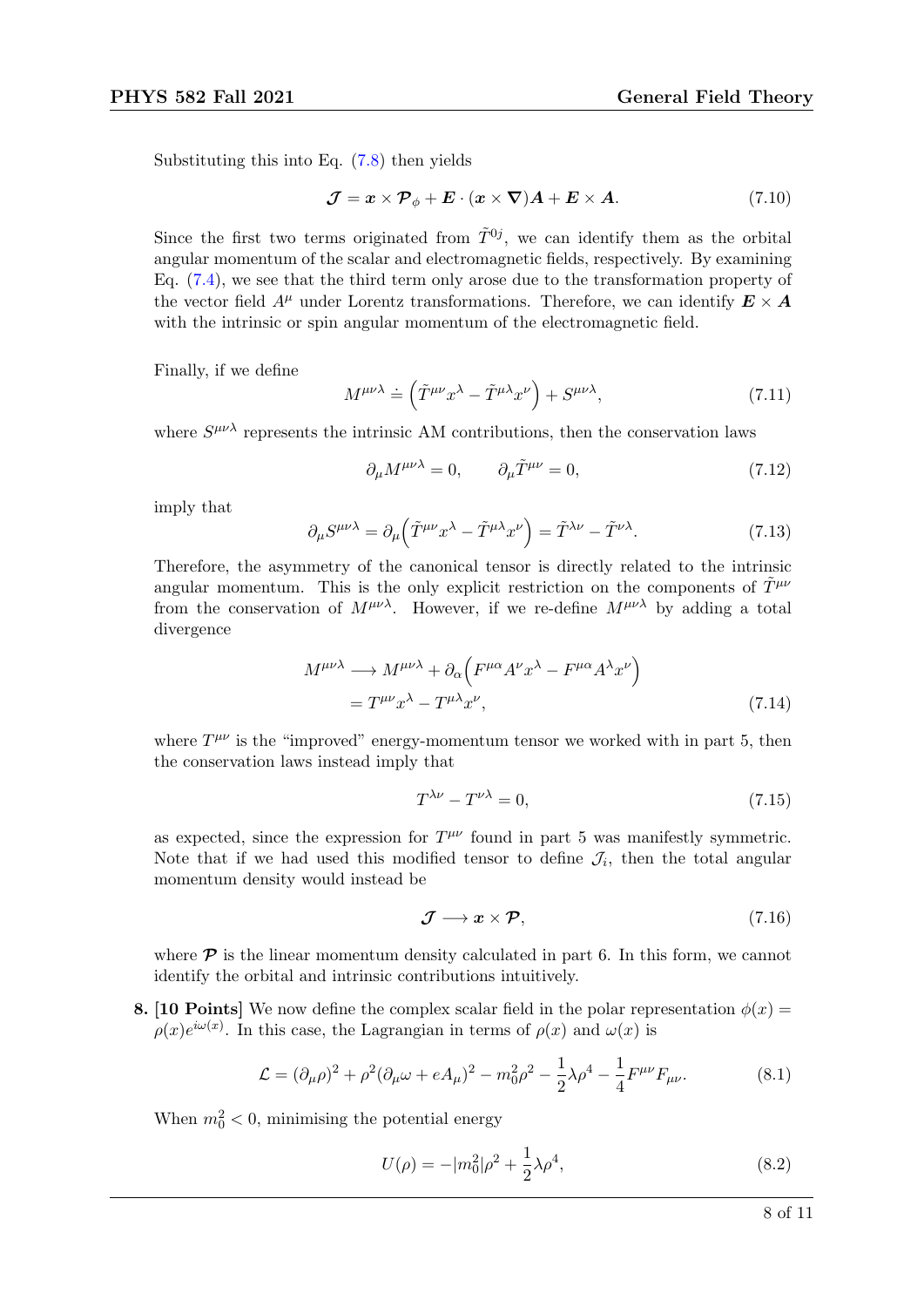gives  $\rho_0 = \sqrt{|m_0^2|/\lambda}$ . From hereon we work in the unitary gauge where  $\omega(x) = 0$ . Then, freezing  $\rho(x) = \rho_0$ , the covariant derivative becomes

$$
D_{\mu}\phi = (\partial_{\mu} + ieA_{\mu})\rho_0 = ie\rho_0 A_{\mu}, \qquad (8.3)
$$

since  $\partial_{\mu}\phi = 0$ . Therefore, we find the following:

(a) The gauge current [\(4.8\)](#page-3-1) simplifies to

$$
J^{\mu} = -2e^2 \rho_0^2 A^{\mu}.
$$
\n(8.4)

(b) Noting that the canonical momentum  $\Pi(x) = (D^0 \phi(x))^*$ , the total energy follows from [\(6.2\)](#page-4-1)

$$
H = \int d^3x \, \mathcal{H}(x) = \int d^3x \left[ e^2 \rho_0^2 (A_0^2 + A^2) + \frac{1}{2} (E^2 + B^2) \right],\tag{8.5}
$$

and we have dropped the constant term  $-|m_0^2|^2/2\lambda$  in the Hamiltonian density, since it gives a formally infinite contribution to the total energy.

(c) Similarly, the total linear momentum follows from [\(6.6\)](#page-5-0)

$$
P^j = \int d^3x \mathcal{P}^j(x) = \int d^3x \left( 2e^2 \rho_0^2 A^0 A^j + [\mathbf{E} \times \mathbf{B}]_j \right).
$$
 (8.6)

9. [12 Points] We now consider the analytic continuation of the scalar EM theory in  $D = d + 1$  spacetime dimensions to D Euclidean dimensions. First, we define the imaginary time coordinate  $\tau$ :

$$
t = -i\tau, \qquad \Longrightarrow \qquad \partial_t = i\partial_\tau. \tag{9.1}
$$

Then, we need to make sure that the Euclidean theory will still be gauge invariant after the analytic continuation. The gauge transformation

$$
A^{\mu} \longrightarrow A^{\prime \mu} = A^{\mu} - \frac{1}{e} \partial^{\mu} \theta(x) \qquad \Longrightarrow \qquad \begin{cases} A^{0} \longrightarrow A^{\prime \, 0} = A^{0} - \frac{1}{e} \partial_{t} \theta(x), \\ A^{\prime} \longrightarrow A^{\prime} = A + \frac{1}{e} \nabla \theta(x), \end{cases} \tag{9.2}
$$

implies that the Wick rotated vector potential  $\tilde{A}$  should have an imaginary time component which transforms like the spatial components:

$$
\tilde{A}_{\tau} \longrightarrow \tilde{A}'_{\tau} = \tilde{A}_{\tau} + \frac{1}{e} \partial_{\tau} \theta(x), \qquad (9.3)
$$

and hence,

$$
A^0 = -i\tilde{A}_\tau. \tag{9.4}
$$

From hereon, we drop the tilde on the Wick rotated vector potential. Thus, the covariant derivative is

$$
D^{0} = \partial_{t} + ieA^{0} = i\partial_{\tau} + eA_{\tau} = i(\partial_{\tau} - ieA_{\tau}) \doteq iD_{\tau}.
$$
\n(9.5)

Therefore,

$$
(D_{\mu}\phi)^{*}(D^{\mu}\phi) = -[(D_{\tau}\phi)^{*}(D_{\tau}\phi) + (D^{j}\phi)^{*}(D^{j}\phi)]
$$
  
= -[(\partial\_{\tau}\phi^{\*})(\partial\_{\tau}\phi) + ieA\_{\tau}(\phi^{\*}\partial\_{\tau}\phi - \phi\partial\_{\tau}\phi^{\*}) + e^{2}A\_{\tau}^{2}|\phi|^{2}  
+ (\nabla\phi^{\*}) \cdot (\nabla\phi) + ieA \cdot (\phi^{\*}\nabla\phi - \phi \nabla\phi^{\*}) + (eA)^{2}|\phi|^{2}] (9.6)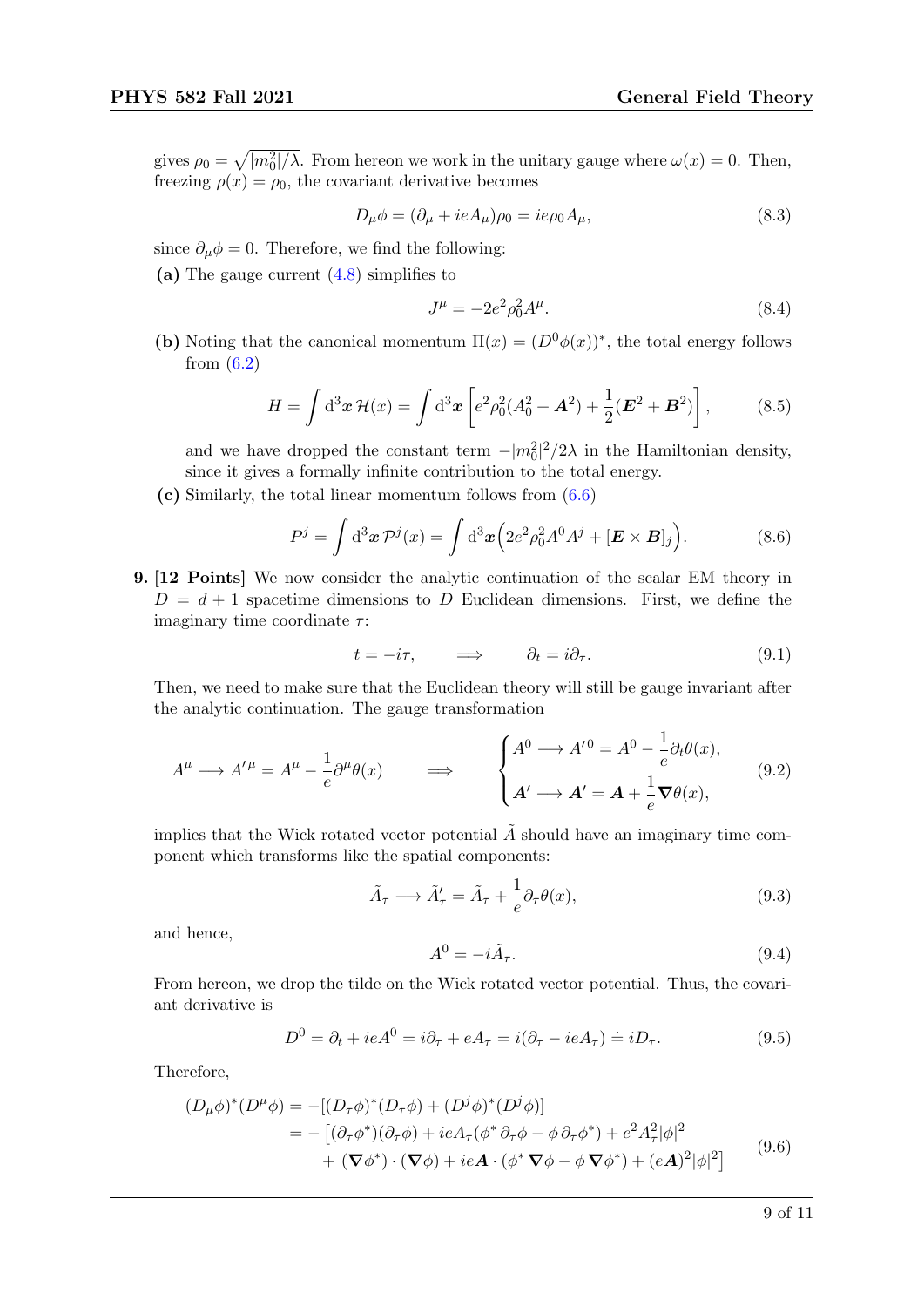We then consider the Maxwell terms. First,

$$
F^{0j}F_{0j} = g_{jk}(\partial^0 A^j - \partial^j A^0)(\partial^0 A^k - \partial^k A^0)
$$
  
=  $-\delta_{jk}(\partial_t A^j + \partial_j A^0)(\partial_t A^k + \partial_k A^0)$   
=  $-\delta_{jk}(i\partial_\tau A^j - i\partial_j A_\tau)(i\partial_\tau A^k - i\partial_k A_\tau)$   
=  $\delta_{jk}(\partial_\tau A^j - \partial_j A_\tau)(\partial_\tau A^k - \partial_k A_\tau)$   
=  $F_{\tau j}F_{\tau j}$ , (9.7)

with implied summation over all repeated indices regardless of position, and where we have used the fact that the Minkowski metric is  $diag(+, -, -, -)$  to make the replacement  $g^{jk} = -\delta_{jk}$ . Similarly,

$$
F^{ij}F_{ij} = g^{ik}g^{j\ell}F_{ij}F_{k\ell}
$$
  
=  $(-\delta_{ik})(-\delta_{j\ell})F_{ij}F_{k\ell}$   
=  $F_{ij}F_{ij}$ . (9.8)

Therefore, since  $F^{\mu\nu}$  is antisymmetric,

$$
F^2 = F^{\mu\nu} F_{\mu\nu} = 2F_{\tau j} F_{\tau j} + F_{ij} F_{ij}, \tag{9.9}
$$

is positive definite, as required in a Euclidean theory.

Finally, the Euclidean energy functional  $E$  is defined so that

$$
iS(\phi, A) = i \int dt d^d x \mathcal{L}(\phi, A) = - \int d^D x \mathcal{E}(\phi, A) = -E(\phi, A), \quad (9.10)
$$

where  $d^D x = d\tau d^d x$  and  $\mathcal E$  is the energy density. Therefore, putting all of the above together, we find

$$
E(\phi, A) = \int d^D x \left[ |\partial_\tau \phi|^2 + |\nabla \phi|^2 + m_0^2 |\phi|^2 + \frac{1}{2} \lambda \left( |\phi|^2 \right)^2 + \frac{1}{4} F^2 \right. \\
\left. + ieA_\tau (\phi^* \partial_\tau \phi - \phi \partial_\tau \phi^*) + ieA \cdot (\phi^* \nabla \phi - \phi \nabla \phi^*) + e^2 (A_\tau^2 + A^2) |\phi|^2 \right].
$$
\n(9.11)

We can also write this in a simpler way by using the  $D$  dimensional Euclidean (positive) metric signature:

$$
\mathcal{E}(\phi, A) = \int d^D x \left[ |\partial \phi - ieA\phi|^2 + m_0^2 |\phi|^2 + \frac{1}{2}\lambda \left( |\phi|^2 \right)^2 + \frac{1}{4}F^2 \right],\tag{9.12}
$$

<span id="page-9-0"></span>where  $\partial = (\partial_\tau, \nabla)$  and  $A = (A_\tau, A)$ , which represents a classical theory in D spatial dimensions.

In three dimensions the 2-form  $F$  is (Hodge) dual to a pseudo-vector

$$
F_{ij} = \varepsilon_{ijk} B_k,\tag{9.13}
$$

which we can identify with the magnetic field. In this case, Eq.  $(9.12)$  is exactly the Ginzburg-Landau (free) energy of a superconductor. Therefore, we can understand the physical meaning of each term by analogy: Consider a superconductor in an applied (external) magnetic field, then